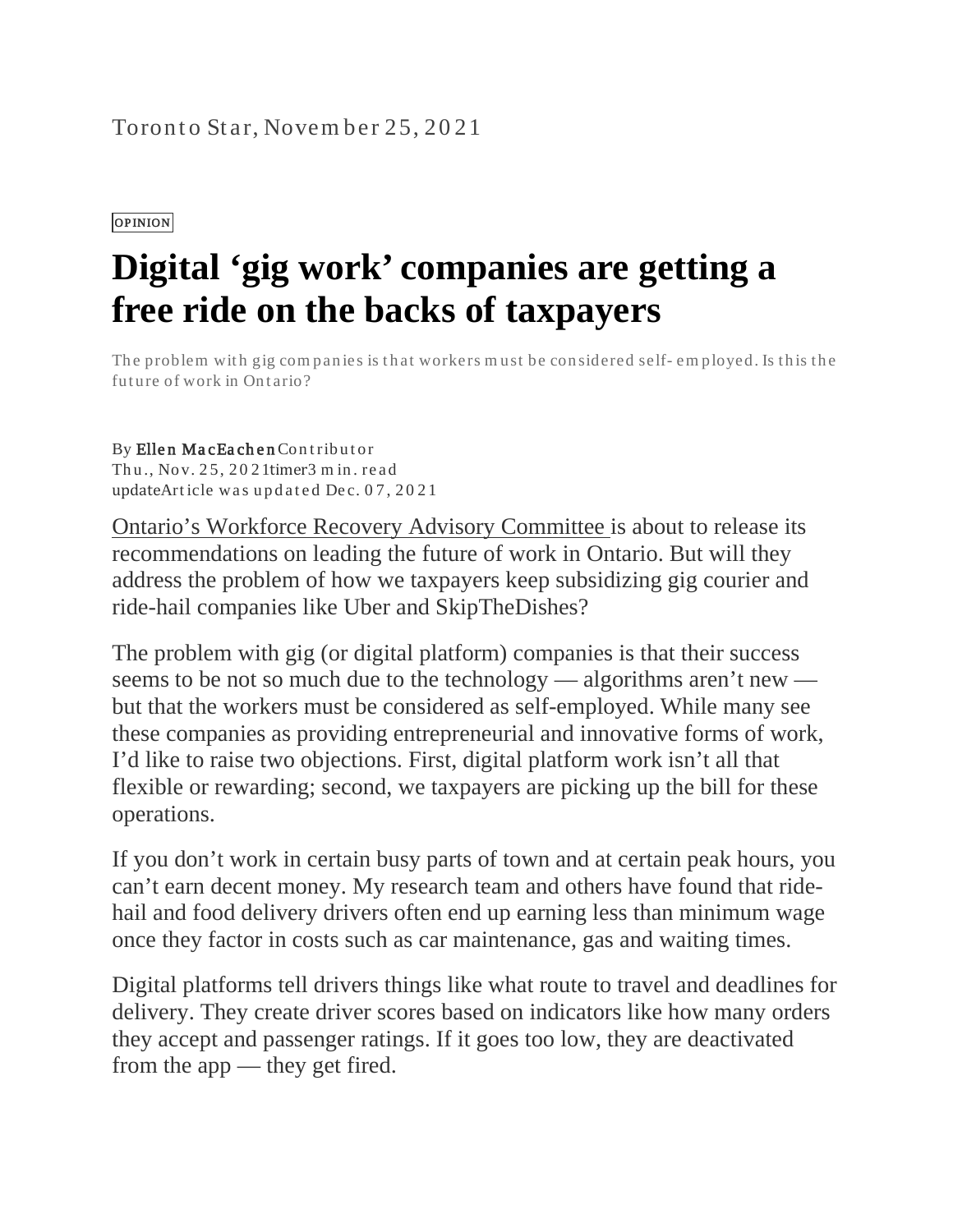And the information is one-sided. The Uber drivers in our study never knew exactly how many rides they could safely turn down, or how any specific customer rated them. All they were provided was a summative score that went up or down every day.

Another problem is the system of peer rating. We found that it prompted workers to take risks in order to avoid low scores. So, if an Uber customer asked a driver to speed, or if a customer refused to wear a mask during COVID-19, the driver weighed their options: do I take a chance pushing back, or do I pay my rent this month?

Setting up workers as self-employed seems to be at the crux of the digital platform model. But is this fair for workers, employers and Ontario taxpayers? These workers have no access to the fair working conditions that have been enshrined in our labour standards and workers' compensation acts: no overtime, no minimum wage, no parental leave and no income replacement when injured.

What is less discussed is what this model means for Ontario employers. By accepting digital platform workers as self-employed, we provide digital platform companies with a distinct competitive advantage. Unlike other employers, the platforms have no employment obligations and can pay workers any rate they like. They don't have to pay into Employment Insurance, the Canada Pension Plan, or workers' compensation.

These companies are free riders. When their workers are injured on the job, their health care is funded by the Canadian Medicare system, not by (employer-funded) workers' compensation insurance. When without income, these workers must turn to taxpayer-funded Ontario Works, not (employerfunded) Employment Insurance.

Just because they are high tech, why does this excuse digital platforms from obligations carried by other Ontario employers? We have effectively created a subsidy for digital platform companies. We are all picking up the tab for these workers who are classified as nonemployees.

How will Ontario's Workforce Recovery Advisory Committee address this situation? I worry that they will follow Uber's plan for a "third way" that creates a benefits pool for workers but that continues to be a free ride for